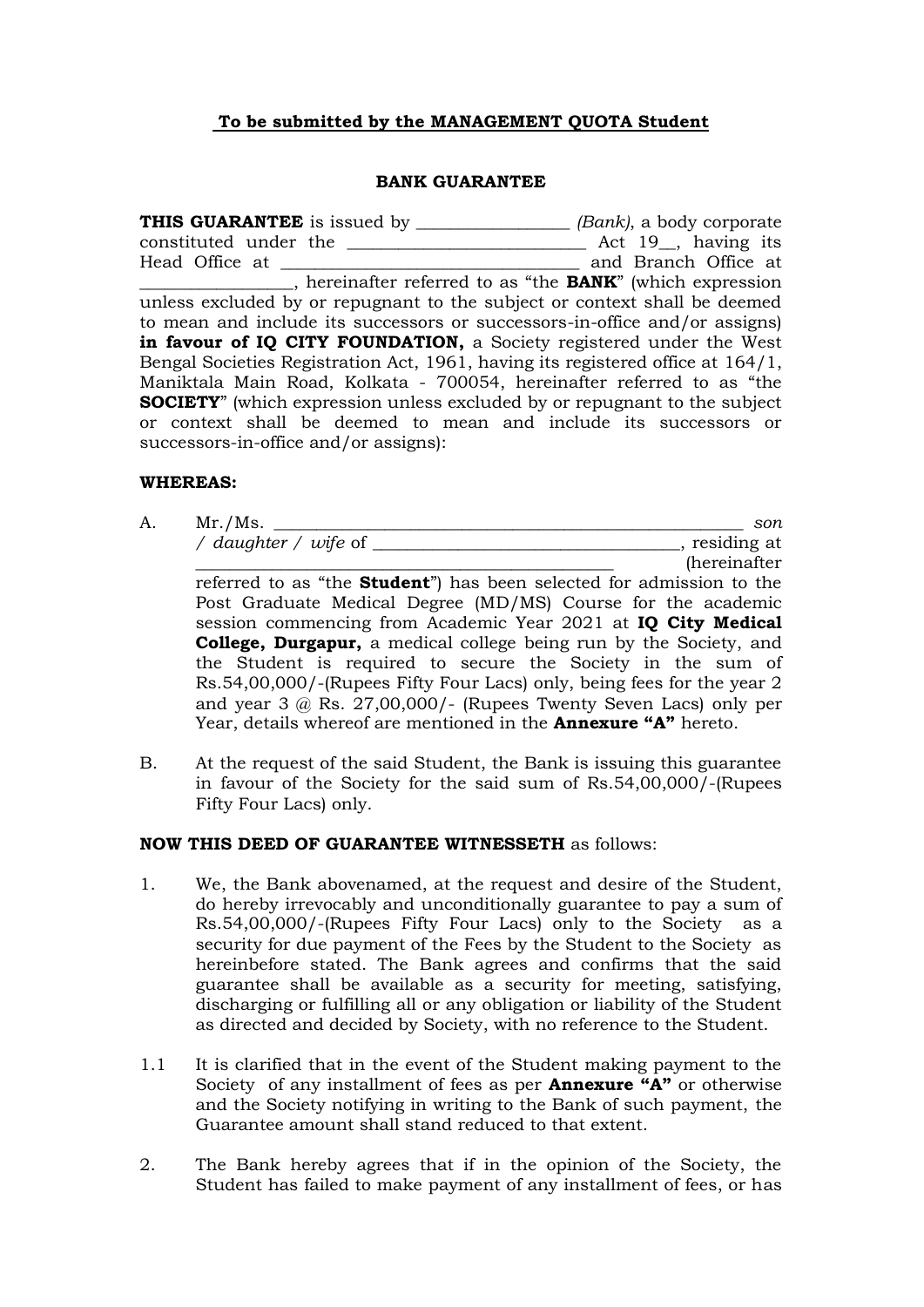been or may become unable to meet, satisfy, discharge or fulfill any obligation liability or commitment or any part thereof to the Society, then without prejudice to the rights of the Society under its rules, bye-laws or regulations or otherwise, the Society may at any time thereafter and without giving any notice to the Student invoke this guarantee to meet the aforesaid obligations, liabilities or commitments of the Student.

- 2.1 It is clarified that in case the Obligor / Student quits or does not or is unable to pursue or complete the said Course for any reason whatsoever, then the Society may at any time thereafter and without giving any notice to the Student invoke this guarantee and the Bank shall make payment of the entire guarantee amount (or the residue thereof as may remain) to the Society without any demur, protest or contestation.
- 3. The Bank undertakes that it shall, on first demand of the Society, without any demur, protest or contestation and without any reference to the Student and notwithstanding any contestation by the Student, pay to the Society the entire guarantee amount (or the residue thereof as may remain) as may be demanded by the Society from time to time. The decision of the Society as to the obligations or liabilities or commitments of the Student and the amount claimed shall be final and binding on the Bank, and any demand made on the Bank shall be conclusive as regards the amount due and payable by the Bank under this guarantee.
- 4. The guarantee shall be a continuing guarantee and remain operative in respect of each of the obligations, liabilities or commitments of the Student severally and may be enforced as such in the discretion of the Society, as if each of the obligations, liabilities or commitments had been separately guaranteed by the Bank. The guarantee shall not be considered as cancelled or in any way be affected on any demand being raised by Society but shall continue and remain in operation in respect of all subsequent obligations, liabilities or commitments of the Student. However the maximum aggregate liability of the Bank during the validity of the guarantee shall be restricted to an aggregate sum of Rs.54,00,000/-(Rupees Fifty Four Lacs) only.
- 5. Society shall be at liberty to vary, amend, change or alter any terms or conditions or its rules or bye laws or regulations from time to time, without thereby affecting its rights against the Student or the Bank or any other security belonging to Student now or hereafter held or taken by Society at any time. The discretion to make demands under this guarantee shall exclusively be that of Society and Society is entitled to demand hereunder notwithstanding being in possession of any deposits or other securities of the Student.
- 6. The validity of this guarantee shall not be affected in any manner whatsoever if Society takes any action against the Student including declaration of a defaulter, suspension or expulsion of the Student.
- 7. This guarantee shall not be affected by any change to the constitution of Society or the Bank and it shall remain in force notwithstanding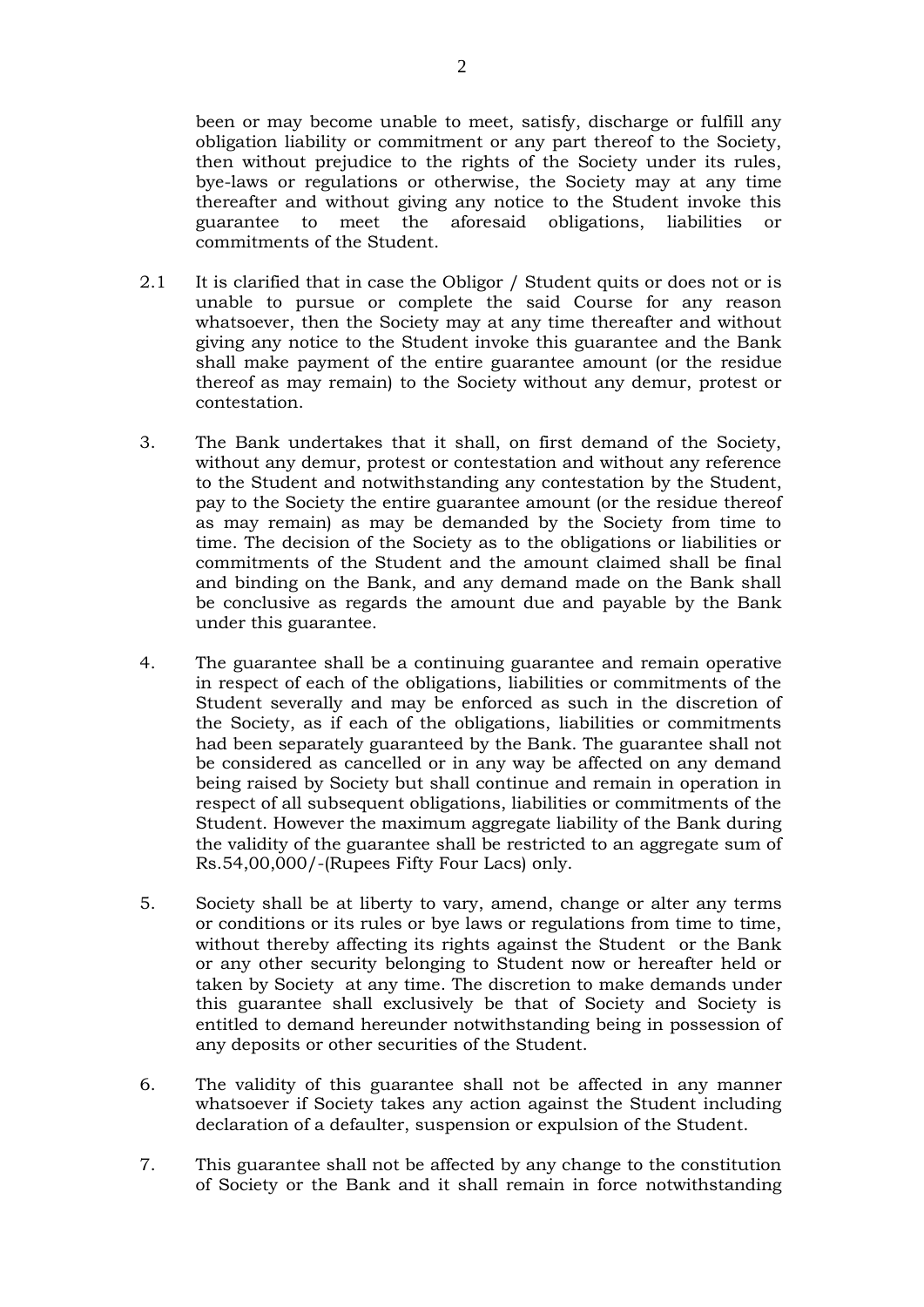any forbearance or indulgence that may be shown by the Society to the Student.

- 8. The Bank undertakes to pay to the Society on simple demand, the amount(s) hereby guaranteed immediately after being served with a written notice(s) requiring the payment of the amount or any part thereof either by hand delivery or by Registered Post or by Speed Post or email without demur and without requiring the Society to invoke any legal remedy that may be available to them to compel the Bank to pay the same even if the Bank or the Student consider such demand of the Society as unjustified.
- 9. This guarantee may be invoked by Society in part(s) or in full without affecting its rights to invoke this guarantee for any liabilities that may devolve later.
- 10. The Bank undertakes not to amend or revoke this guarantee or reduce the amount during its currency except with the previous consent of the Society in writing and this guarantee shall be a continuous and irrevocable guarantee upto a sum of Rs.54,00,000/- (Rupees Fifty Four Lacs ) only.
- 11. Notwithstanding anything mentioned herein above:
	- a) The liability of the Bank under this guarantee shall not exceed Rs.54,00,000/-(Rupees Fifty Four Lacs )only.
	- b) This guarantee is valid upto  $31<sup>st</sup>$  January 2024.
	- c) The Bank is liable to pay the guaranteed amount or any part thereof under this Bank Guarantee only if the Society serves upon the Bank written claim(s) or demand(s) from time to time either by hand delivery or by Registered Post or by Speed Post or email, the last of such claims and demands to be made on or before 31st January 2024.
- 12. This Bank Guarantee is subject to jurisdiction of Kolkata or any other Court of competence in West Bengal.

**IN WITNESS WHEREOF** the Bank has executed this Guarantee on the day of \_\_\_\_\_\_\_\_\_\_\_\_\_ Two Thousand \_\_\_\_\_\_\_\_\_\_\_\_\_\_ at \_ through the duly authorised representative of the Bank.

**SIGNED SEALED AND DELIVERED** on behalf of the **BANK** by signature of authorised representative of the Bank namely \_\_\_\_\_\_\_\_\_\_\_\_\_\_\_ *(designation address of the branch)* at \_\_\_\_\_\_\_\_\_\_ in the presence of: